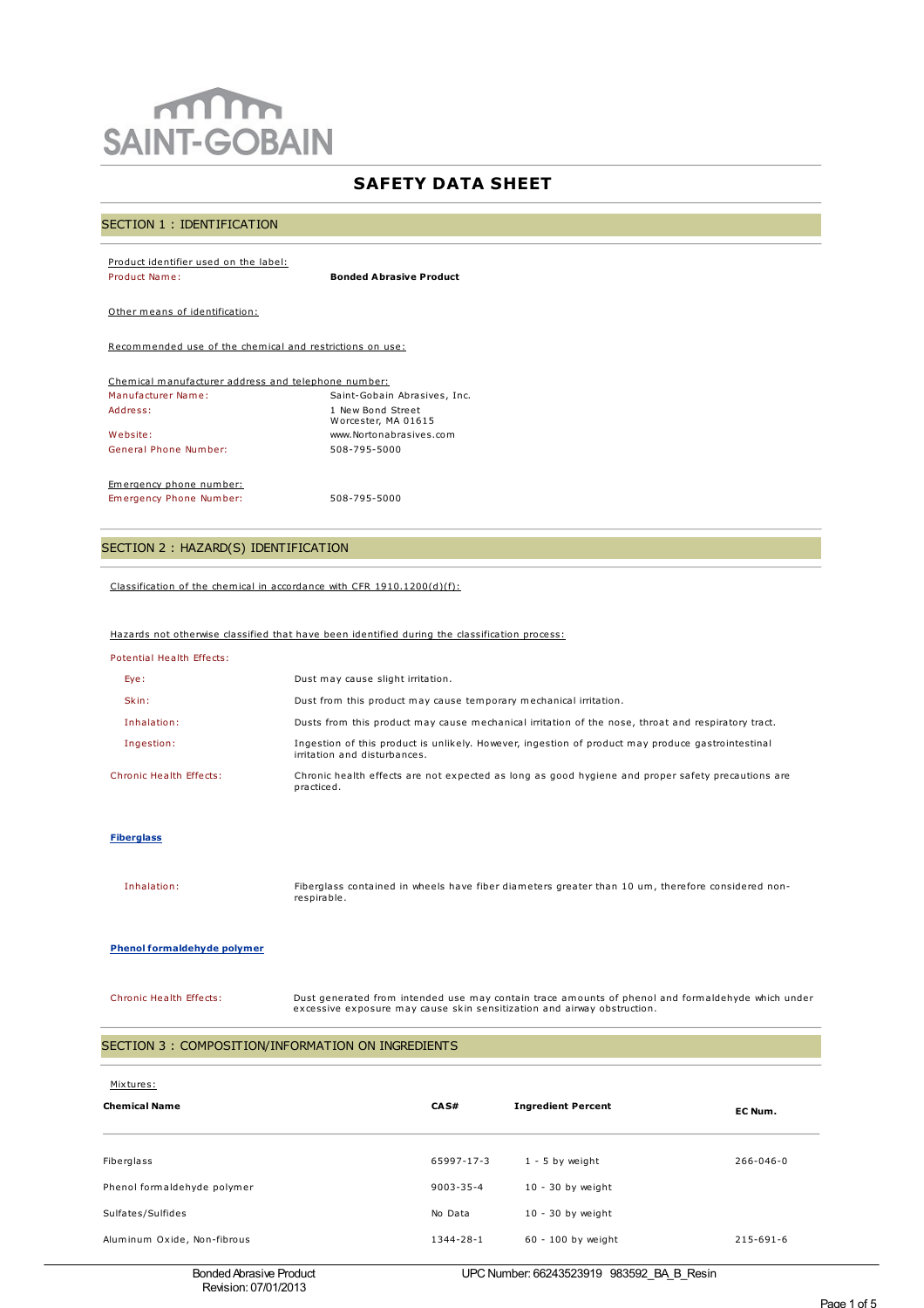# SECTION 4 : FIRST AID MEASURES

| Description of necessary measures: |                                                                                                                                                                                                                                          |
|------------------------------------|------------------------------------------------------------------------------------------------------------------------------------------------------------------------------------------------------------------------------------------|
| Eye Contact:                       | Immediately flush eyes with plenty of water for at least 15 to 20 minutes. Ensure adequate flushing of<br>the eyes by separating the eyelids with fingers.<br>Get medical attention, if irritation or symptoms of overexposure persists. |
| Skin Contact:                      | Immediately wash skin with soap and plenty of water.<br>Get medical attention if irritation develops or persists.                                                                                                                        |
| Inhalation:                        | If dust from cutting or drilling is inhaled, remove the affected person to fresh air. If symptoms persist,<br>get medical attention.                                                                                                     |
| Ingestion:                         | Accidental ingestion of this material is unlikely. If this does occur, watch person for several days to<br>make sure intestinal blockage does not occur. If symptoms persist, call a physician.                                          |
|                                    |                                                                                                                                                                                                                                          |
|                                    | Indication of immediate medical attention and special treatment needed:                                                                                                                                                                  |

Note to Physicians: No information available.

# SECTION 5 : FIRE FIGHTING MEASURES

| Suitable and unsuitable extinguishing media:                    |                                                                                                                                           |
|-----------------------------------------------------------------|-------------------------------------------------------------------------------------------------------------------------------------------|
| Suitable Extinguishing Media:                                   | Use any extinguishing media appropriate for the surrounding fires.                                                                        |
| Unsuitable extinguishing media:                                 | None.                                                                                                                                     |
|                                                                 |                                                                                                                                           |
| Special protective equipment and precautions for fire-fighters: |                                                                                                                                           |
| Protective Equipment:                                           | As in any fire, wear self-contained breathing apparatus pressure-demand, MSHA/NIOSH (approved or<br>equivalent) and full protective gear. |
| <b>NFPA Ratings:</b>                                            |                                                                                                                                           |
| NFPA Health:                                                    | 0                                                                                                                                         |
| NFPA Flammability:                                              | $\Omega$                                                                                                                                  |
| <b>NFPA Reactivity:</b>                                         |                                                                                                                                           |

# SECTION 6 : ACCIDENTAL RELEASE MEASURES

NFPA Other:

| Methods and materials for containment and cleaning up: |                                                                                                                                                                                                                                               |  |  |
|--------------------------------------------------------|-----------------------------------------------------------------------------------------------------------------------------------------------------------------------------------------------------------------------------------------------|--|--|
| Methods for containment:                               | Containment of this material should not be necessary.                                                                                                                                                                                         |  |  |
| Methods for cleanup:                                   | Shovel or sweep up for re-use or disposal. Avoid creating dusty conditions.<br>Evaluate residue to determine if it is a hazardous waste by characteristic.<br>Dispose of in accordance with Local, State, Federal and Provincial regulations. |  |  |

## SECTION 7 : HANDLING and STORAGE

| Precautions for safe handling:                                |                                                                                                                                                                                                                                                                                                                                                                                                                                                                                                                                                                                                                                                                                       |
|---------------------------------------------------------------|---------------------------------------------------------------------------------------------------------------------------------------------------------------------------------------------------------------------------------------------------------------------------------------------------------------------------------------------------------------------------------------------------------------------------------------------------------------------------------------------------------------------------------------------------------------------------------------------------------------------------------------------------------------------------------------|
| Handling:                                                     | Always HANDLE AND STORE wheels in a CAREFUL manner.<br>Always VISUALLY INSPECT all wheels before mounting.<br>Always CHECK MACHINE SPEED against the established maximum safe operating speed MARKED ON<br>THE WHEEL.<br>Always CHECK MOUNTING FLANGES for equal and correct diameter.<br>Always USE MOUNTING BLOTTERS.<br>Always be sure WORK REST is properly adjusted.<br>Always USE A SAFETY GUARD covering at least one-half of the grinding wheel.<br>Always allow NEWLY MOUNTED WHEELS to run at operating speed, with quard in place, for at least one<br>minute before grinding.<br>Always TURN OFF COOLANT before stopping wheel to avoid creating an out-of-balance wheel. |
| Hygiene Practices:                                            | Wear suitable gloves and eye/face protection.                                                                                                                                                                                                                                                                                                                                                                                                                                                                                                                                                                                                                                         |
| Conditions for safe storage, including any incompatibilities: |                                                                                                                                                                                                                                                                                                                                                                                                                                                                                                                                                                                                                                                                                       |
| Storage:                                                      | No special storage conditions required.                                                                                                                                                                                                                                                                                                                                                                                                                                                                                                                                                                                                                                               |

# SECTION 8: EXPOSURE CONTROLS, PERSONAL PROTECTION

Revision: 07/01/2013

#### EXPOSURE GUIDELINES:

| Ingredient        | <b>Guideline OSHA</b>          | <b>Guideline ACGIH</b>                                         | <b>Ouebec Canada</b>                      | <b>Ontario Canada</b> | Alberta Canada |
|-------------------|--------------------------------|----------------------------------------------------------------|-------------------------------------------|-----------------------|----------------|
| <b>Fiberalass</b> | PEL-TWA: 1 f/cc as             | TLV-TWA: 1 f/cc as<br>Continuous filament  Continuous filament |                                           |                       |                |
|                   | <b>Bonded Abrasive Product</b> |                                                                | UPC Number: 66243523919 983592 BA B Resin |                       |                |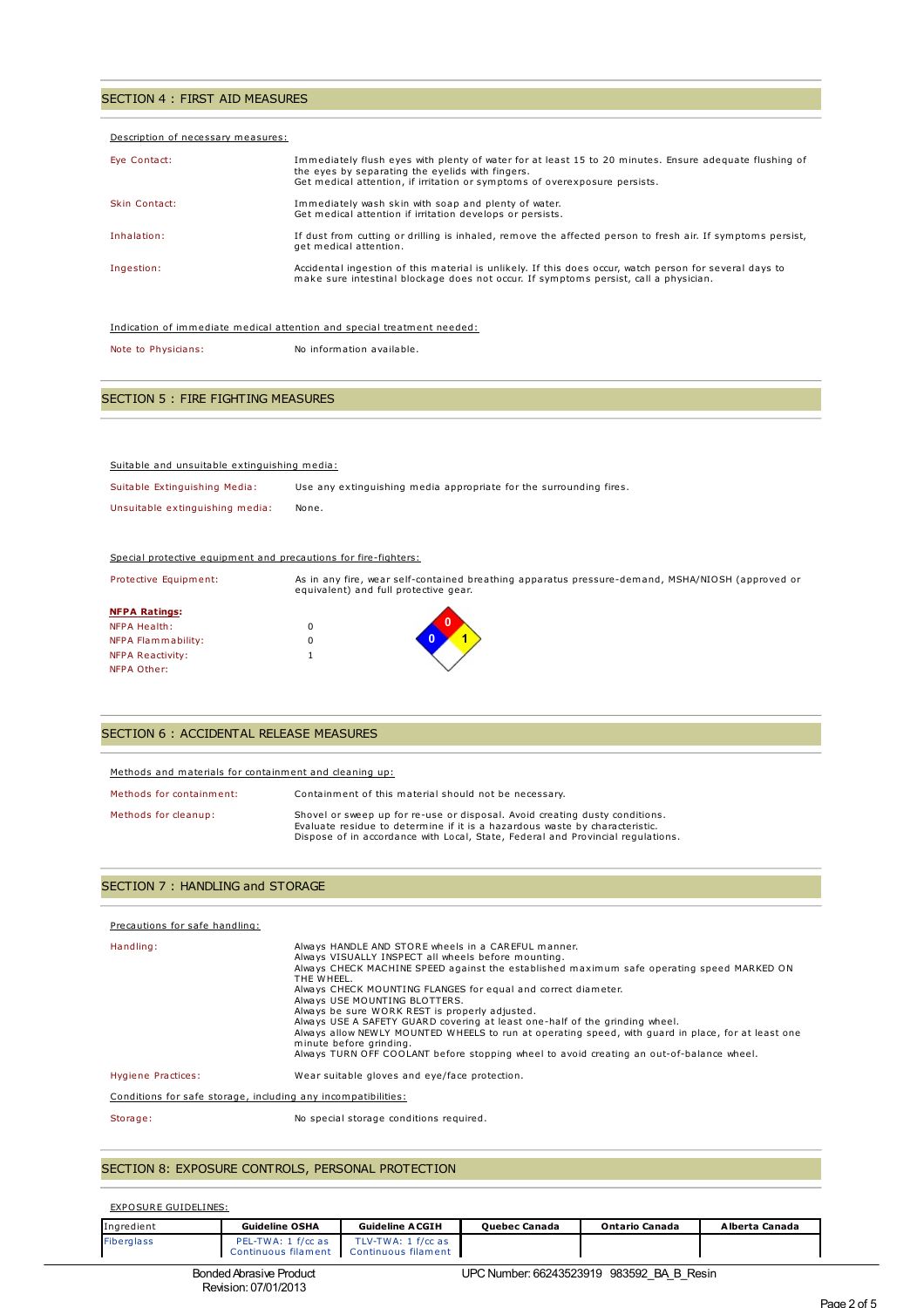|                                 | glass                                                                                      | glass<br>TLV-TWA: 5 $mq/m3$ as<br>Continuous filament<br>glass |                                                     |                                                      |                   |
|---------------------------------|--------------------------------------------------------------------------------------------|----------------------------------------------------------------|-----------------------------------------------------|------------------------------------------------------|-------------------|
| Aluminum Oxide, Non-<br>fibrous | PEL-TWA: 5 mg/m3<br>Respirable fraction (R)<br>PEL-TWA: 15 mg/m3<br>Total particulate/dust | TLV-TWA: 10 mg/m3                                              | VEMP-TWA: 10<br>mg/m3 Total<br>particulate/dust (T) | OEL-TWAEV: 10<br>mg/m3 Total<br>particulate/dust (T) | OEL-TWA: 10 mg/m3 |
| Ingredient                      | Mexico                                                                                     | <b>British Columbia</b>                                        |                                                     |                                                      |                   |
|                                 |                                                                                            | Canada                                                         |                                                     |                                                      |                   |

Appropriate engineering controls:

| <b>Engineering Controls:</b>           | General dilution ventilation and/or local exhaust ventilation should be provided as necessary to<br>maintain exposures below occupational exposure limits.                                                                                       |
|----------------------------------------|--------------------------------------------------------------------------------------------------------------------------------------------------------------------------------------------------------------------------------------------------|
| Individual protection measures:        |                                                                                                                                                                                                                                                  |
| Eye/Face Protection:                   | Always WEAR SAFETY GLASSES or some type of eye protection when grinding.                                                                                                                                                                         |
| Skin Protection Description:           | Protective gloves.<br>Long sleeved shirt and long pants.                                                                                                                                                                                         |
| <b>Respiratory Protection:</b>         | When workers are facing airborne particulate/dust concentrations above the exposure limit they must<br>use appropriate certified respirators.<br>A properly fitted NIOSH approved disposable N 95 type dust respirator or better is recommended. |
| Other Protective:                      | Use of this product may create elevated sound levels. Hearing protection should be worn where<br>required (see OSHA 29 CFR 1910.134 and other applicable requlations).                                                                           |
| <b>General Hygiene Considerations:</b> | Handle in accordance with good industrial hygiene and safety practice.<br>Remove and wash contaminated clothing before re-use.<br>Avoid getting dust into boots and gloves through wrist bands and pant tucks.                                   |

## SECTION 9 : PHYSICAL and CHEMICAL PROPERTIES

| PHYSICAL AND CHEMICAL PROPERTIES: |                 |  |  |
|-----------------------------------|-----------------|--|--|
| Physical State Appearance:        | Solid article.  |  |  |
| Odor:                             | Odorless.       |  |  |
| Flash Point:                      | Does not apply. |  |  |
| Lower Flammable/Explosive Limit:  | Not available.  |  |  |
| Upper Flammable/Explosive Limit:  | Not available.  |  |  |
| Auto Ignition Temperature:        | Not determined. |  |  |

# SECTION 10 : STABILITY and REACTIVITY

| Chemical Stability:                 |                                                                                                                                                                                                                                        |
|-------------------------------------|----------------------------------------------------------------------------------------------------------------------------------------------------------------------------------------------------------------------------------------|
| <b>Chemical Stability:</b>          | Stable under normal conditions.                                                                                                                                                                                                        |
| Possibility of hazardous reactions: |                                                                                                                                                                                                                                        |
| Hazardous Polymerization:           | Hazardous polymerization does not occur.                                                                                                                                                                                               |
| Hazardous Decomposition Products:   |                                                                                                                                                                                                                                        |
| Special Decomposition Products:     | In use, dust and decomposing odors may be generated. In most cases, the material removed from<br>the workplace will be significantly greater than the grinding wheel components. Coolants may produce<br>other decomposition products. |

# SECTION 11 : TOXICOLOGICAL INFORMATION

#### TOXICOLOGICAL INFORMATION:

Acute Toxicity: This product has not been tested for its toxicity.

| <b>Carcinogens:</b>         |                                                    |              |             |             |            |  |                                                    |
|-----------------------------|----------------------------------------------------|--------------|-------------|-------------|------------|--|----------------------------------------------------|
|                             | <b>ACGIH</b>                                       | <b>NIOSH</b> | <b>OSHA</b> | <b>IARC</b> | <b>NTP</b> |  | <b>MEXICO</b>                                      |
| Aluminum Oxide, Non-fibrous | A4 Not<br>Classifiable as a<br>Human<br>Carcinogen | No Data      | No Data     | No Data     | No Data    |  | A4 Not<br>Classifiable as a<br>Human<br>Carcinogen |

## **Fiberglass :**

RTECS Number: LK3651000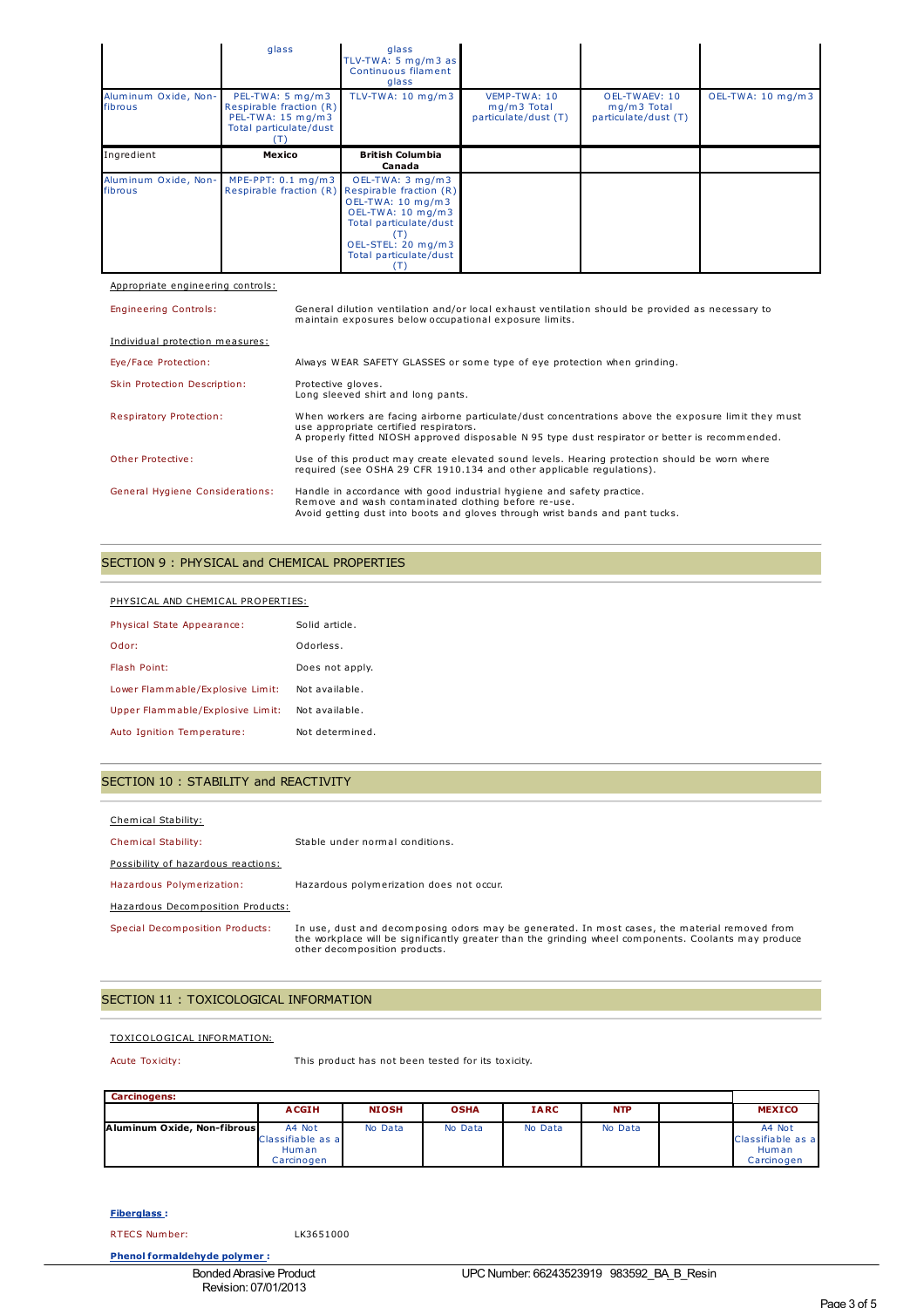| <b>RTECS Number:</b>                | SM8542500                                                                                                                                                                                                                                              |
|-------------------------------------|--------------------------------------------------------------------------------------------------------------------------------------------------------------------------------------------------------------------------------------------------------|
| Skin:                               | Administration onto the skin - Rat LD50 : >2 gm/kg [Details of toxic effects not reported other than<br>lethal dose value ] (RTECS)                                                                                                                    |
| Ingestion:                          | Oral - Rat LD50 : >5 gm/kg [Details of toxic effects not reported other than lethal dose value ]<br>(RTECS)                                                                                                                                            |
| <b>Aluminum Oxide, Non-fibrous:</b> |                                                                                                                                                                                                                                                        |
| <b>RTECS Number:</b>                | BD1200000                                                                                                                                                                                                                                              |
| Inhalation:                         | Inhalation - Rat TCLo: 200 mg/m3/5H/28W (Intermittent) [Lungs, Thorax, or Respiration - Structural<br>or functional change in trachea or bronchi; Lungs, Thorax, or Respiration - Chronic pulmonary edema;<br>Related to Chronic Data - death1 (RTECS) |

# SECTION 12 : ECOLOGICAL INFORMATION

#### Persistence and degradability:

Biodegradation: Resin bonded materials demonstrate similar degradation rates as Phenolic plastics.

# SECTION 13 : DISPOSAL CONSIDERATIONS

#### Description of waste:

Waste Disposal: Use standard landfill methods consistent with applicable Federal, State, Provincial and local laws.

## SECTION 14 : TRANSPORT INFORMATION

| <b>DOT Shipping Name:</b> | Not regulated as hazardous material for transportation.                               |
|---------------------------|---------------------------------------------------------------------------------------|
| DOT UN Number:            | Not regulated as hazardous material for transportation.                               |
| IATA Shipping Name:       | Not regulated as hazardous material for transportation.                               |
| Canadian Shipping Name:   | This product is Not Requlated under the Transportation of Dangerous Goods Act. (CAN). |

#### SECTION 15 : REGULATORY INFORMATION

| Safety, health and environmental regulations specific for the product: |                                                                                                |  |
|------------------------------------------------------------------------|------------------------------------------------------------------------------------------------|--|
| <b>Fiberglass:</b>                                                     |                                                                                                |  |
| <b>TSCA Inventory Status:</b>                                          | Listed                                                                                         |  |
| Canada DSL:                                                            | Listed                                                                                         |  |
| EC Number:                                                             | $266 - 046 - 0$                                                                                |  |
| Phenol formaldehyde polymer:                                           |                                                                                                |  |
| <b>TSCA Inventory Status:</b>                                          | Listed                                                                                         |  |
| Canada DSL:                                                            | Listed                                                                                         |  |
| <b>Aluminum Oxide, Non-fibrous:</b>                                    |                                                                                                |  |
| <b>TSCA Inventory Status:</b>                                          | Listed                                                                                         |  |
| <b>EINECS Number:</b>                                                  | 262-373-8                                                                                      |  |
| Japan ENCS:                                                            | $(1) -23$                                                                                      |  |
| New Jersey:                                                            | Listed: NJ Hazardous List; Substance Number: 2891                                              |  |
| Massachusetts:                                                         | Listed                                                                                         |  |
| Pennsylvania:                                                          | Listed                                                                                         |  |
| Minnesota:                                                             | Listed                                                                                         |  |
| Illinois:                                                              | No Data                                                                                        |  |
| Rhode Island:                                                          | Listed                                                                                         |  |
| Canada DSL:                                                            | Listed                                                                                         |  |
| Canada IDL:                                                            | Identified under the Canadian Hazardous Products Act Ingredient Disclosure List: 0.1%.50(1298) |  |
| EC Number:                                                             | 215-691-6                                                                                      |  |
| South Korea KECL:                                                      | KE-01012                                                                                       |  |
| Australia AICS:                                                        | Listed                                                                                         |  |
|                                                                        |                                                                                                |  |

## SECTION 16 : ADDITIONAL INFORMATION

HMIS Ratings: